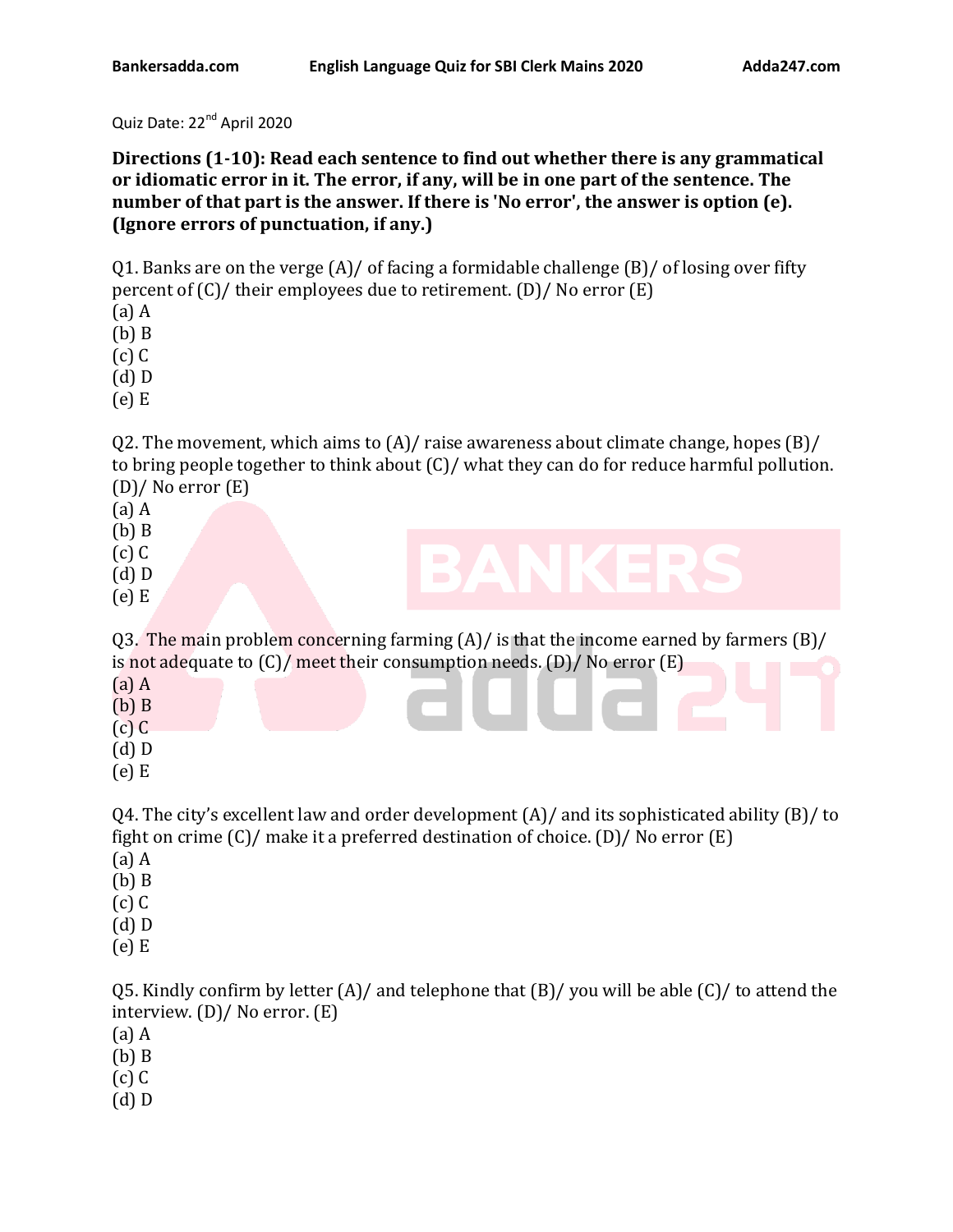(e) E



Q6. I declined the invitation  $(A)/$  not because I did not  $(B)/$  want to go but  $(C)/$  because I have no time. (D)/ No error (E)

(a) A

(b) B

(c) C

(d) D

(e) E

Q7. Let us  $(A)/$  congratulate him  $(B)/$  for his success  $(C)/$  in the examination  $(D)/$  No error

- (E)
- (a) A
- (b) B
- (c) C
- (d) D
- (e) E

Q8. Ancient artefacts are (A)/ a part of global heritage (B)/ and should not be (C)/ sold to the highest bidder. (D)/ No error (E)

(a) A

(b) B

(c) C

- (d) D
- (e) E

Q9. When I heard his knock  $(A)/I$  went to the door and opened it,  $(B)/I$  but I did not recognize him (C)/ at first because I was not wearing my glasses. (D)/ No error. (E) (a) A

(b) B

- (c) C
- (d) D

(e) E

Q10. We had heard the engine roar  $(A)/a$ s the plane began to move  $(B)/a$ nd we saw the people (C)/ on the ground waving good bye (D)/ No error. (E)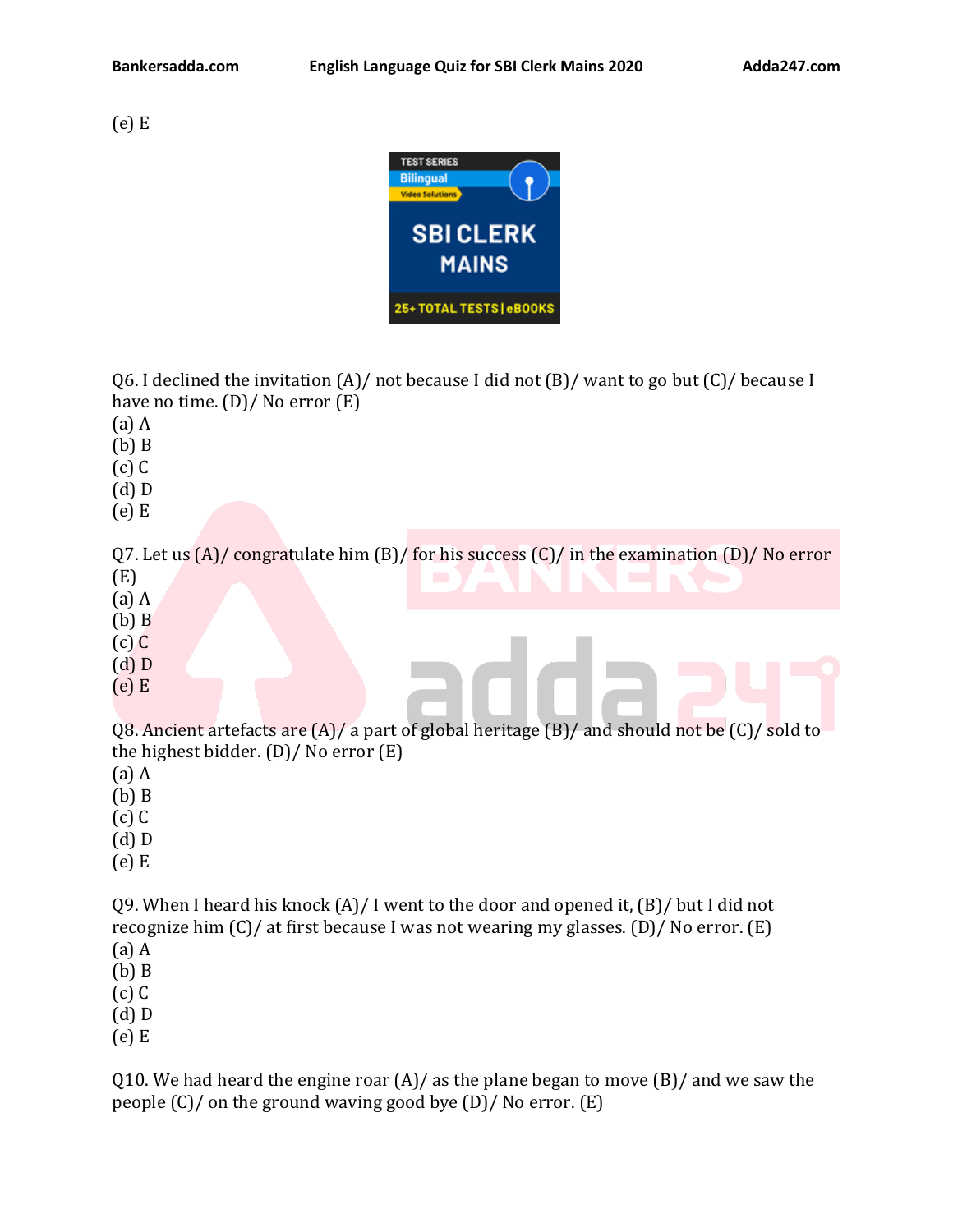(a) A (b) B (c) C (d) D (e) E



**Directions (11-15): In the following questions, a word is given in bold followed by three sentences. Choose the appropriate option mentioning the sentence(s) that uses the highlighted word in a grammatically correct and contextually meaningful manner.**

### Q11.

### **Internecine**

(I) This was a bitter **internecine** warfare within the CBI, and the government's discomfiture was clear.

(II) Hardly has the din in the election fray subsided, and the **internecine** squabbles in the Congress are assuming feverish pitch once again.

(III) Flooded with multiple applications for every vacancy, school **internecine** are going the corporate way to recruit new staff.

(a) Only (I)

(b) Only (II)

(c) Only (III)

- (d) Both (I) and (II)
- (e) All of the above

Q12.

**Maverick**

(I) The **maverick** President puts in personal diplomacy in the conduct of America's foreign affairs

(II) He was considered as something of a **maverick** in the publishing world.

(III) The myth of the **maverick** artist and the frisson of his conversations have often

clouded the more substantive aspects of Satyadev Dubey's five decade long.

(a) Only (I)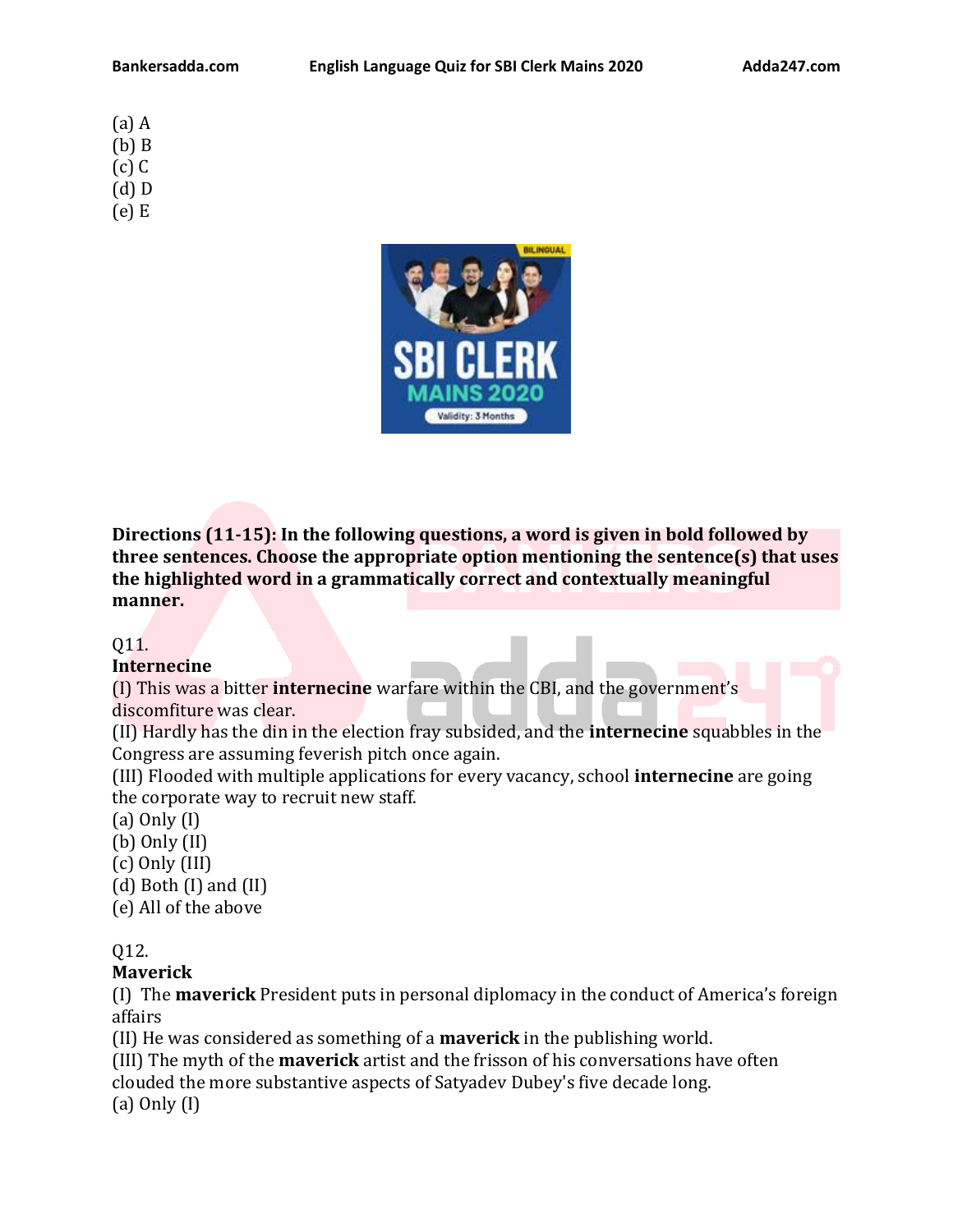(b) Only (II) (c) Only (III) (d) Both (I) and (II) (e) All of the above

### Q13.

## **Misconceived**

(I) The government should also **misconceived** contract, casual and "honorary" jobs and make them regular jobs.

(II) I would suggest you have some **misconceived** conceptions about the gentility of World War II, or certainly its portrayal to the public.

(III) You may regard some decisions as **misconceived** and wrong-headed, but we must have an authoritative structure to preserve the rule of law.

(a) Both (II) and (III)

(b) Only (II)

(c) Only (III)

(d) Both (I) and (II)

(e) All of the above

# Q14.

**Perverse**

(I) Market pricing for bulk consumers may prune the subsidy bill of the government significantly but it is a **perverse** policy.

(II) State transport corporations will have no **perverse** but to pass on the higher fuel costs to their passengers.

(III) To define one's identity or community in terms of a single, exclusive religion — Hindu, Muslim or any other — is a **perverse** European notion.

(a) Both (II) and (III)

(b) Both (I) and (III)

- (c) Only (III)
- (d) Both (I) and (II)
- (e) All of the above

Q15.

# **Punitive**

(I) New Delhi has said consistently that India's nuclear weapons were based on staggering and **punitive** retaliation, in case deterrence failed.

(II) There ought to be no scope for **punitive** here because security is, after all, a dynamic concept.

(III) In a nuclear **punitive** it is much better to convey the overwhelming nature of the deterrence than to keep the potential adversary guessing.

(a) Only (I)

(b) Both (I) and (III)

(c) Only (III)

(d) Both (I) and (II)

(e) All of the above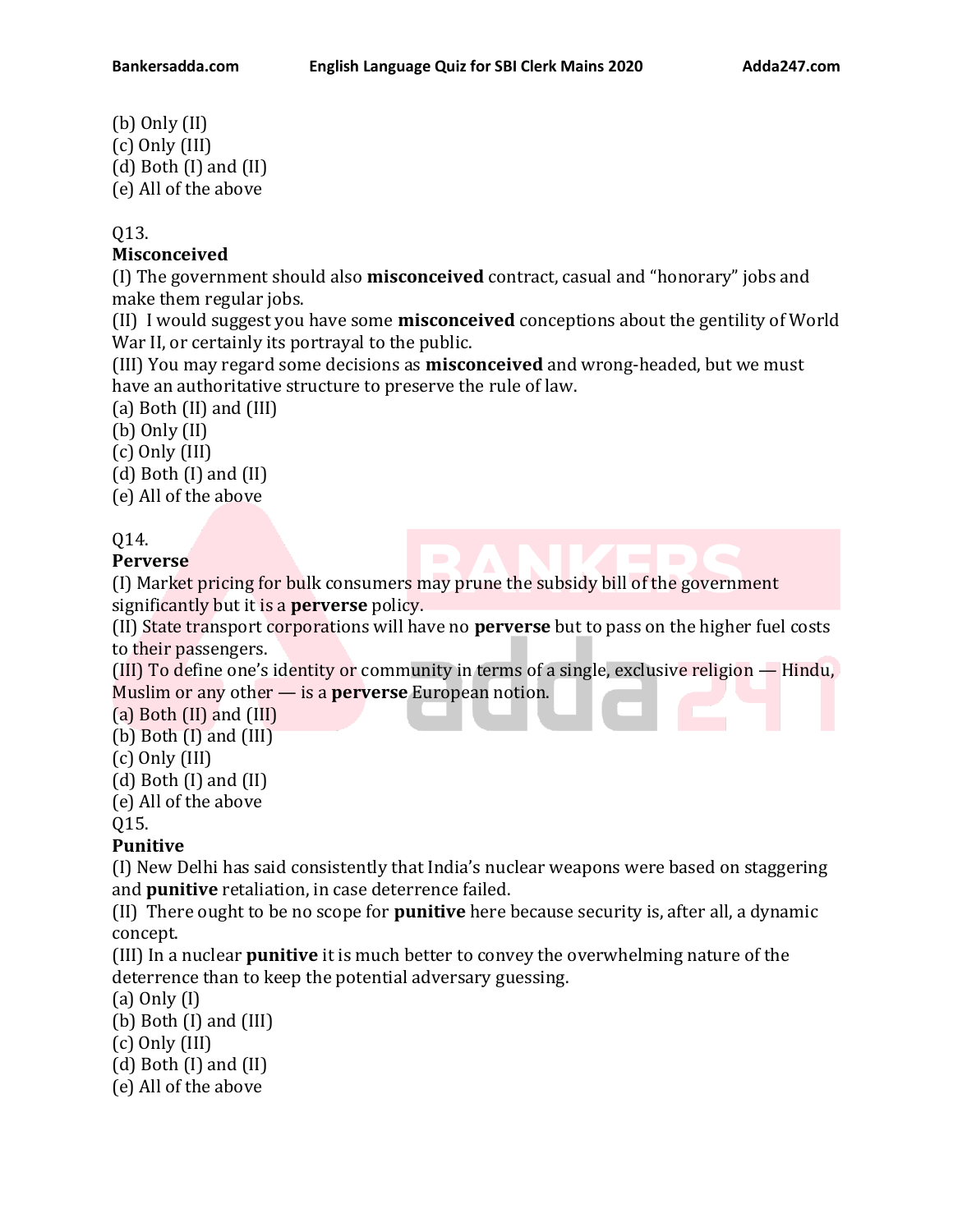

### **Solutions**

S1. Ans. (c)

Sol. Use 'above' in place of 'over' because to tell 'level', 'above' is used whereas 'over' implies movement from one place to another. Ex. Inflation is above 6%. Temperatures have been above average.

S2. Ans. (d)

Sol. Use 'for reducing' in place of 'for reduce' because the verb coming after preposition 'for' should always be in fourth form of the verb.

S3. Ans. (d) Sol. The use of 'consumption' is superfluous.

S4. Ans. (c) Sol. In place of 'on', 'against' or 'with' will be used as 'fight against/with' is used.

S5. Ans. (b) Sol. Use 'by' before 'telephone'.

S6. Ans. (d) Sol. 'had' will be used in place of 'have' because words like 'declined' and 'did' infer that the sentence is in past.

S7. Ans. (c) Sol. Use 'on' in place 'for' because 'congratulate somebody on something' or 'Be congratulated on something' is used. Ex. I congratulated him on his grand success.

S8. Ans. (e) Sol. The sentence is grammatically correct.

S9. Ans. (a)